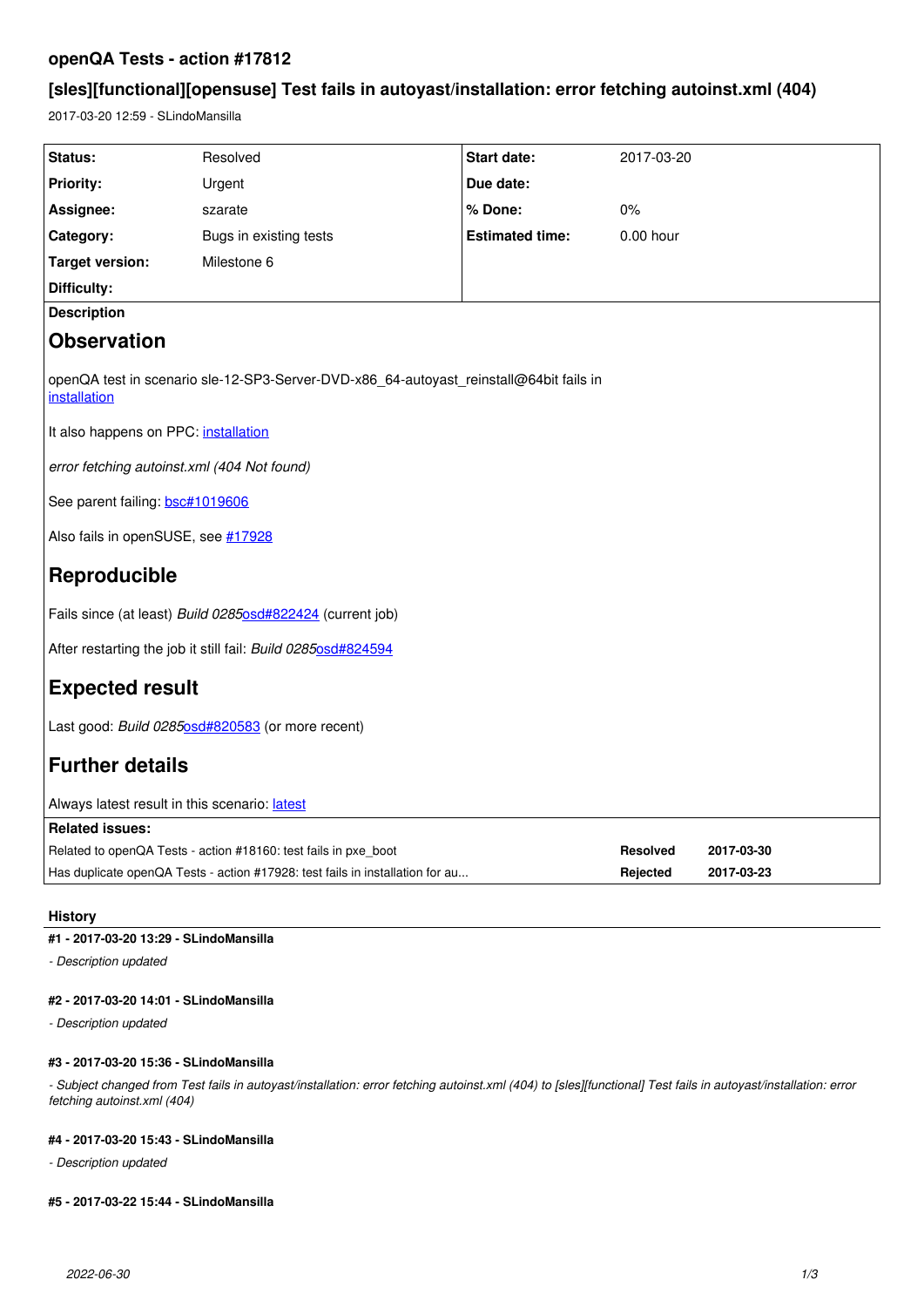Related with moving assets from NFS share to local storage:<https://progress.opensuse.org/issues/17574>

#### **#6 - 2017-03-22 15:50 - SLindoMansilla**

*- Blocked by action #17574: [tools]Add caching/syncing of assets added*

### **#7 - 2017-03-24 12:39 - SLindoMansilla**

*- Has duplicate action #17928: test fails in installation for autoyast\_reinstall\_gnome@64bit to download a file from openQA itself (404) while file should be there added*

#### **#8 - 2017-04-03 15:13 - okurz**

*- Subject changed from [sles][functional] Test fails in autoyast/installation: error fetching autoinst.xml (404) to [sles][functional][opensuse] Test fails in autoyast/installation: error fetching autoinst.xml (404)*

- *Description updated*
- *Priority changed from Normal to High*

#### **#9 - 2017-04-04 16:56 - okurz**

*- Priority changed from High to Urgent*

<https://openqa.suse.de/tests/855681#step/installation/3>

# **#10 - 2017-04-04 16:57 - okurz**

*- Related to action #18160: test fails in pxe\_boot added*

# **#11 - 2017-04-05 09:28 - SLindoMansilla**

<https://openqa.suse.de/tests/858414>

### **#12 - 2017-04-05 14:31 - szarate**

*- Assignee set to szarate*

#### **#13 - 2017-04-06 06:02 - okurz**

I would like to remind that openSUSE Tumbleweed release is blocked by this, see [opensuse-Tumbleweed-DVD-x86\\_64-Build20170403-autoyast\\_reinstall\\_gnome@64bit](https://openqa.opensuse.org/tests/381663) and this is not new. [szarate](progress.opensuse.org/users/23010), [coolo:](progress.opensuse.org/users/15) I propose to urgently have a mitigation available.

#### **#14 - 2017-04-07 11:51 - szarate**

- *Status changed from New to Feedback*
- *Target version set to Milestone 6*

#### <https://github.com/os-autoinst/openQA/pull/1291>

#### **#15 - 2017-04-07 15:33 - szarate**

[okurz](progress.opensuse.org/users/17668) can you set this to resolved? Pr has been merged already.

### **#16 - 2017-04-08 06:02 - coolo**

https://openga.suse.de/tests/865436 fixed (didn't deploy generally though)

#### **#17 - 2017-04-08 06:02 - coolo**

*- Blocked by deleted (action #17574: [tools]Add caching/syncing of assets)*

### **#18 - 2017-04-08 06:03 - coolo**

*- Status changed from Feedback to Resolved*

# **#19 - 2017-04-08 07:54 - okurz**

not yet fixed on openSUSE:

[https://openqa.opensuse.org/tests/latest?test=autoyast\\_reinstall\\_gnome&arch=x86\\_64&distri=opensuse&machine=64bit&flavor=DVD&version=Tumb](https://openqa.opensuse.org/tests/latest?test=autoyast_reinstall_gnome&arch=x86_64&distri=opensuse&machine=64bit&flavor=DVD&version=Tumbleweed) [leweed](https://openqa.opensuse.org/tests/latest?test=autoyast_reinstall_gnome&arch=x86_64&distri=opensuse&machine=64bit&flavor=DVD&version=Tumbleweed)

### **#20 - 2017-04-10 06:45 - coolo**